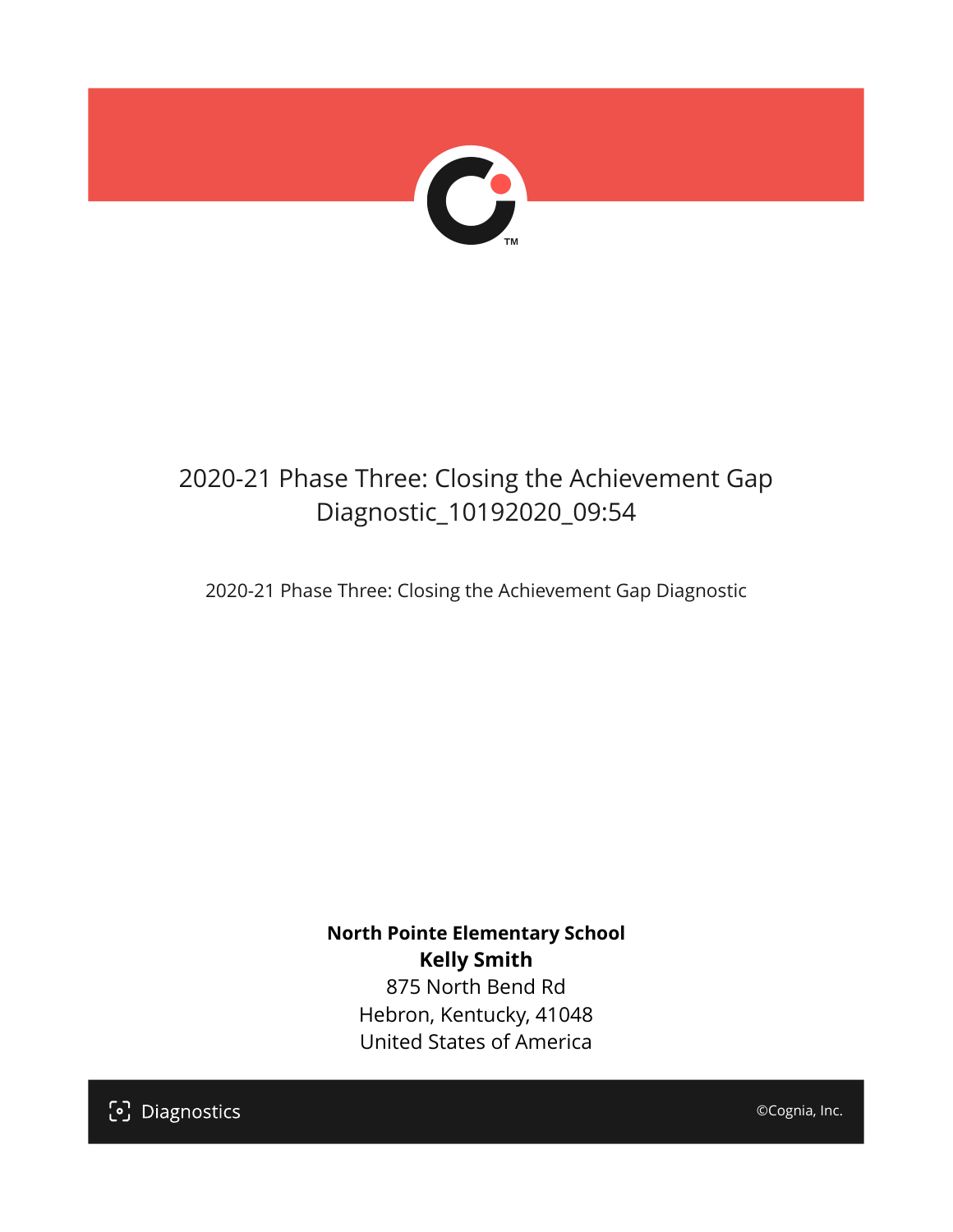## **Table of Contents**

| 2020-21 Phase Three: Closing the Achievement Gap Diagnostic |  |
|-------------------------------------------------------------|--|
| I. Achievement Gap Group Identification                     |  |
| II. Achievement Gap Analysis                                |  |
| III. Planning the Work                                      |  |
| <b>Attachment Summary</b>                                   |  |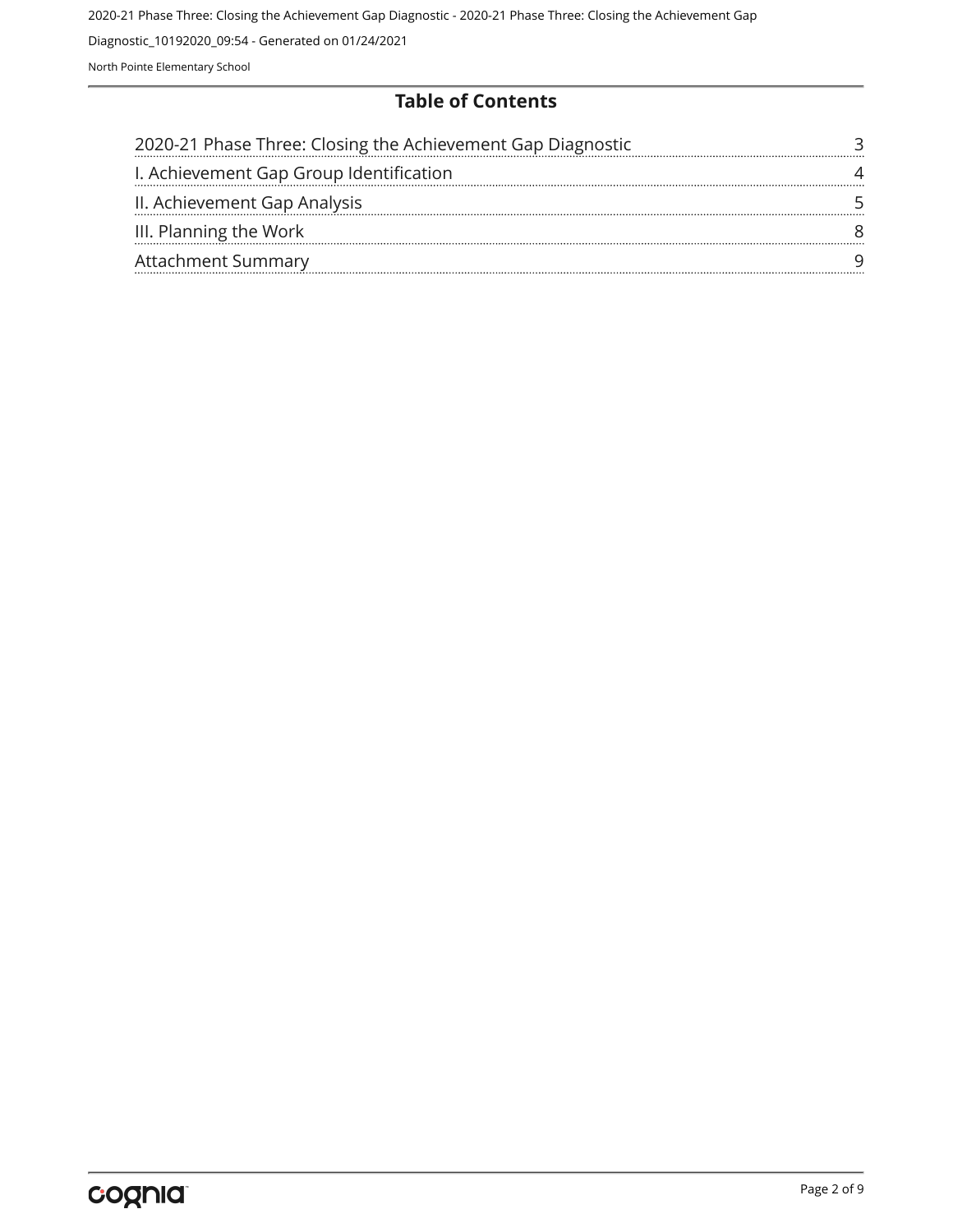# <span id="page-2-0"></span>**2020-21 Phase Three: Closing the Achievement Gap Diagnostic**

The **Closing the Achievement Gap Report** is required by KRS 158.649, which requires the school-based decision making council, or the principal if no council exists to set the school's targets for eliminating any achievement gap. The targets should be established with input from parents, faculty, and staff and submitted to the superintendent for consideration and the local board of education for adoption.

In addition to being a legal mandate, the Closing the Achievement Gap Report is also a vital component of the continuous improvement process. The report is designed to underscore a school's trend data (i.e. two-year window) relating to its individual gap groups. Upon completion of the **Closing the Achievement Gap Report**, schools will have already engaged in a significant piece of school improvement work by intentionally focusing on the gaps that exist among its underserved student populations.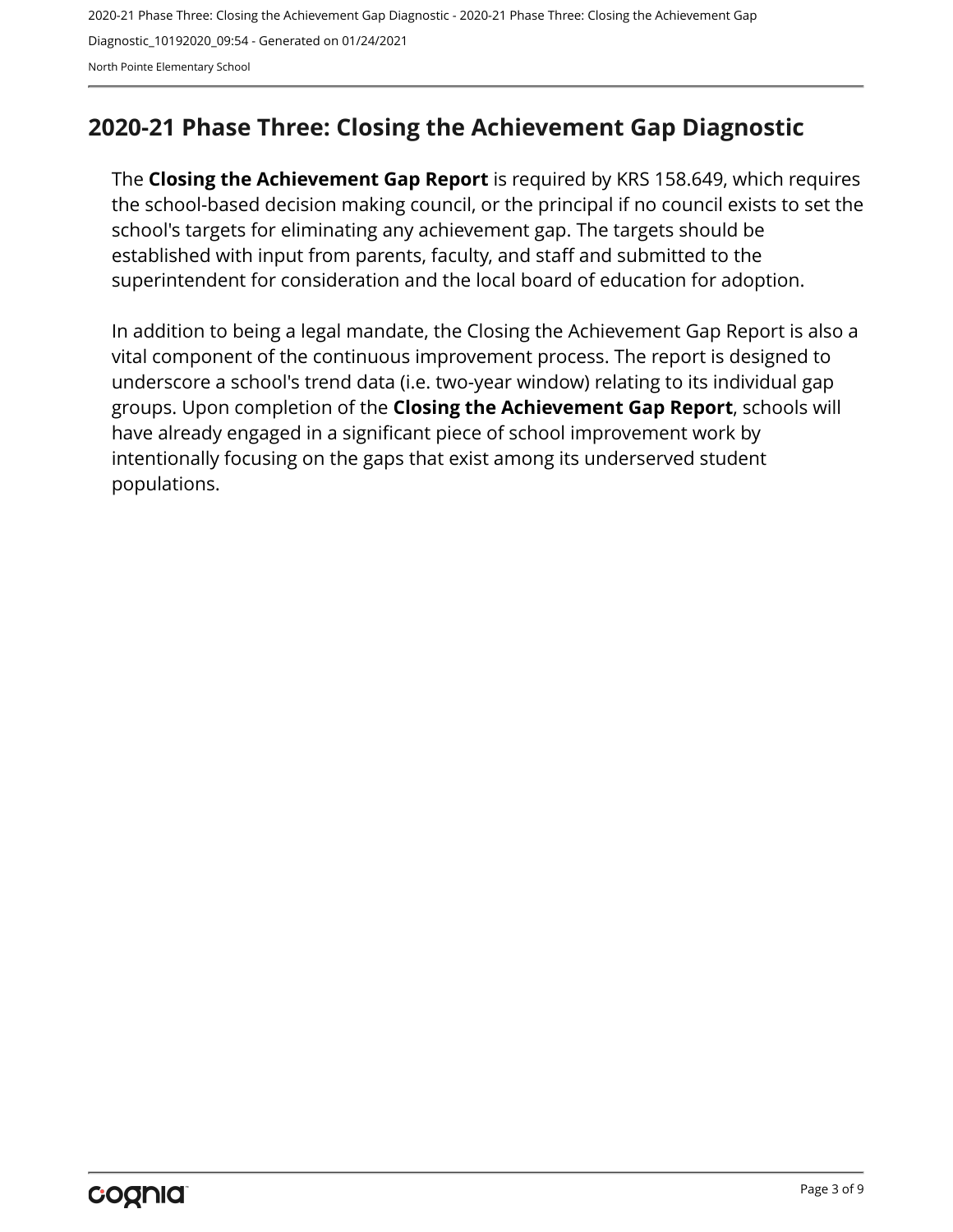# <span id="page-3-0"></span>**I. Achievement Gap Group Identification**

Schools should use a variety of measures and analysis to conduct its annual Closing the Achievement Gap Report pursuant to KRS 158.649.

. Complete the [Achievement Gap Group spreadsheet a](https://drive.google.com/file/d/0B7A6n8V1dmUOWFNKY2dSTTFibjA/view?usp=sharing)nd attach it.

The Achievement Gap Group spreadsheet is attached.

## **ATTACHMENTS**

#### **Attachment Name**

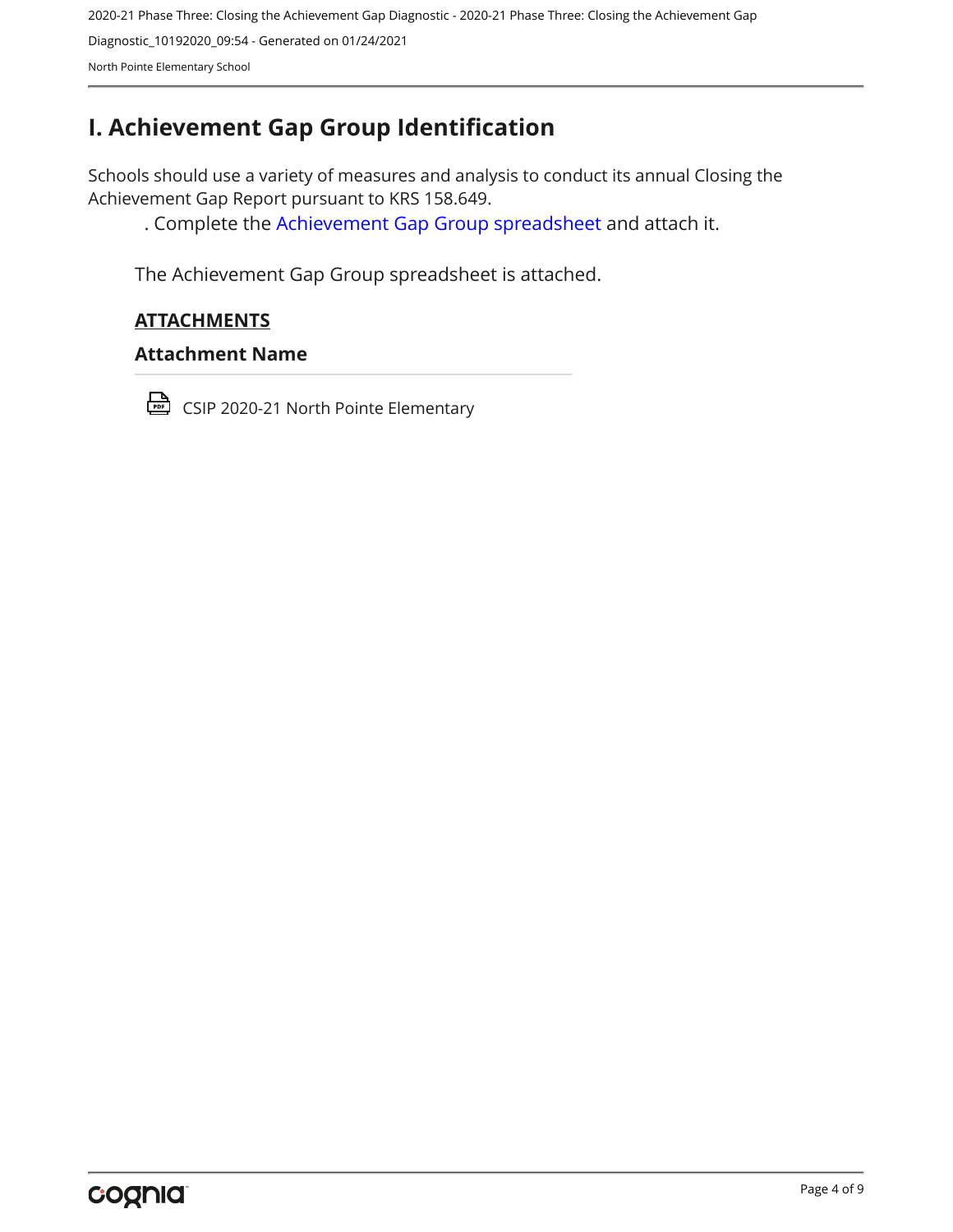# <span id="page-4-0"></span>**II. Achievement Gap Analysis**

A. Describe the school's climate and culture as they relate to its achievement gap population.

North Pointe currently has no identified achievement gap.

## **ATTACHMENTS**

## **Attachment Name**

CSIP 2020-21 North Pointe Elementary

B. Which achievement gaps has the school successfully **closed**? Use specific data from the previous two academic years when analyzing trends.

The school has been successful at closing achievement gaps for students with disabilities in the areas of reading and math. Reading: 40% P/D (2016-17); 40.5% P/D (17-18); 44.5% P/D (18-19) Math: 20% P/D (2016-17); 27% P/D (2017-18); 36.1% P/D (18-19) For the 2018-19 school year, the school was deemed a TSI school for achievement gaps in the students with disabilities population. For the 2019-20, the school lost that designation and was determined to have no gap issues.

## **ATTACHMENTS**

### **Attachment Name**

CSIP 2020-21 North Pointe Elementary

C. Based upon the analysis of the school's achievement gap data, identify the gap groups and content areas where the school has **shown improvement**. Use specific data from the previous two academic years when analyzing trends.

For the 2019-20, North Pointe was shown to have no gap groups. However, we have shown improvement in increasing proficiency in our economically disadvantaged students in both reading and math. Reading: 40.8% P/D (2017-18); 47.7% P/D (2018-19) Math: 32.6% P/D (2017-18); 36.4% P/D (2018-19) Our Hispanic students have also shown great improvement in the areas of reading and math. Reading: 66.7% P/D (2017-18); 83.3% P/D (2018-19) Math: 33.3% P/D (2017-18); 58.3% P/D (2018-19)

## **ATTACHMENTS**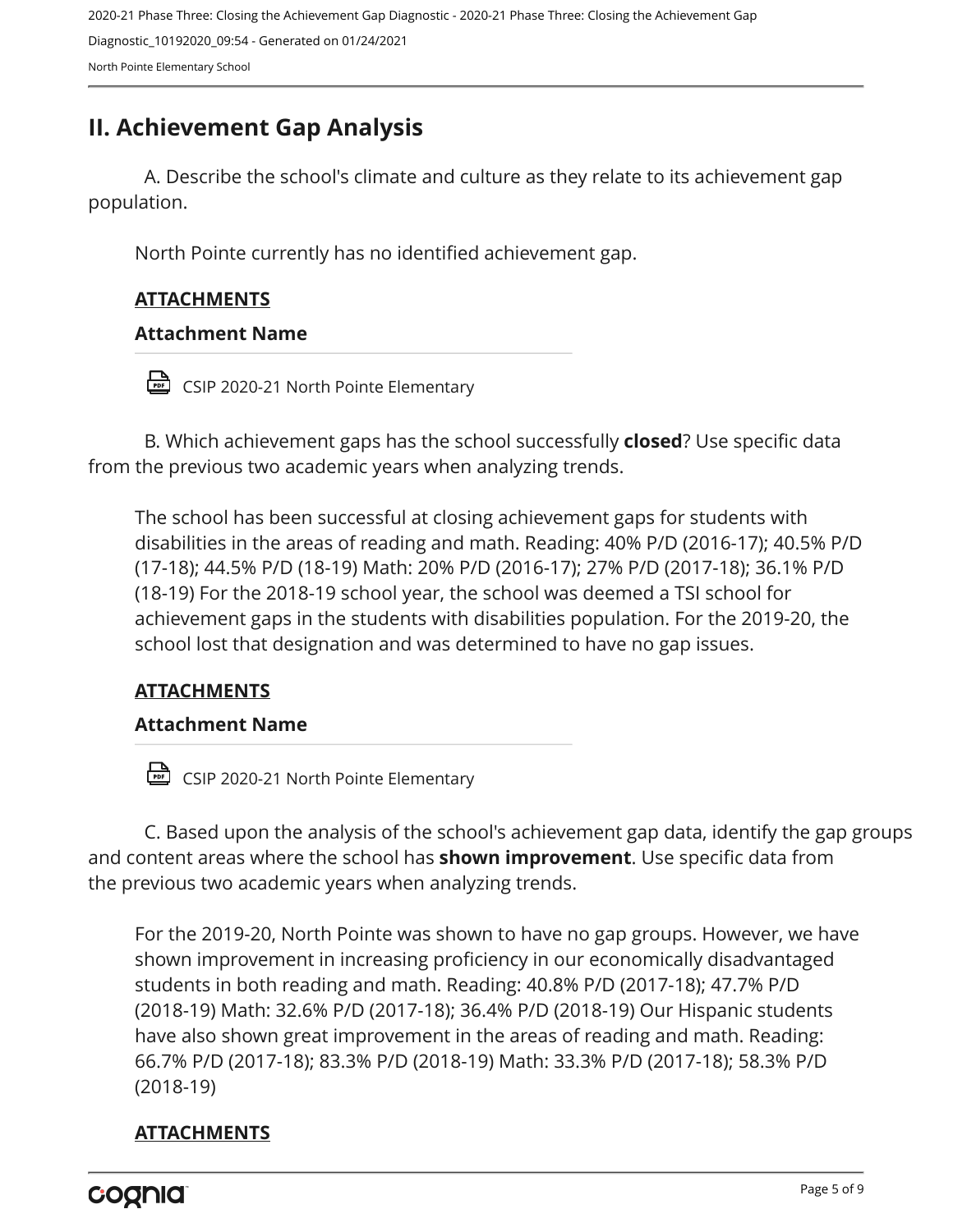2020-21 Phase Three: Closing the Achievement Gap Diagnostic - 2020-21 Phase Three: Closing the Achievement Gap

Diagnostic\_10192020\_09:54 - Generated on 01/24/2021

North Pointe Elementary School

## **Attachment Name**

CSIP 2020-21 North Pointe Elementary

D. Based upon the analysis of the gap data, identify the gap groups and content areas where the school has **lacked progression or regressed**. Use specific data from the previous two academic years when analyzing trends.

Students with disabilities regressed in the areas of science and writing. Science: 33.3% P/D (2017-18); 15.4% P/D (2018-19) - However % of students scoring N was cut in half during this time frame. Writing: 40% P/D (2017-18); 36.4% P/D (2018-19) Economically disadvantaged students regressed in the area of science. Science: 50% P/D (2017-18); 18.8% P/D (2018-19)

## **ATTACHMENTS**

## **Attachment Name**

CSIP 2020-21 North Pointe Elementary

E. Describe the processes, practices and/or conditions that have prevented the school from closing existing and persistent achievement gaps.

The school has no identified achievement gaps at this time.

F. Describe the process used to involve teachers, leaders, and other stakeholders in the continuous improvement and planning process as it relates to closing the achievement gap. List the names and roles of strategic partners involved.

We have utilized teachers, team leaders, and Teacher Leaders to make decisions about the levels of instruction and the direction of teaching and learning at North Pointe. Teaching and learning practices are reviewed at weekly PLC meetings in order to drive continuous improvement. Special education teachers meet monthly with district personnel to work collaboratively on best teaching practices, review data, and crate plans for success among our students with disabilities. We have reviewed the Key Work Processes with during staff meetings and asked teachers to identify areas of strength and weakness within our current practices. The SBDM council (Tiffany Hill, Dawn Raney, Chris Berry, Beth Smith, and Shane Hammons) make decisions about planning and continuous improvement constantly within our SBDM meetings that happen monthly. Teachers will participate in the 2020 Impact Kentucky survey to provide further school input. The leadership team (Kelly Smith,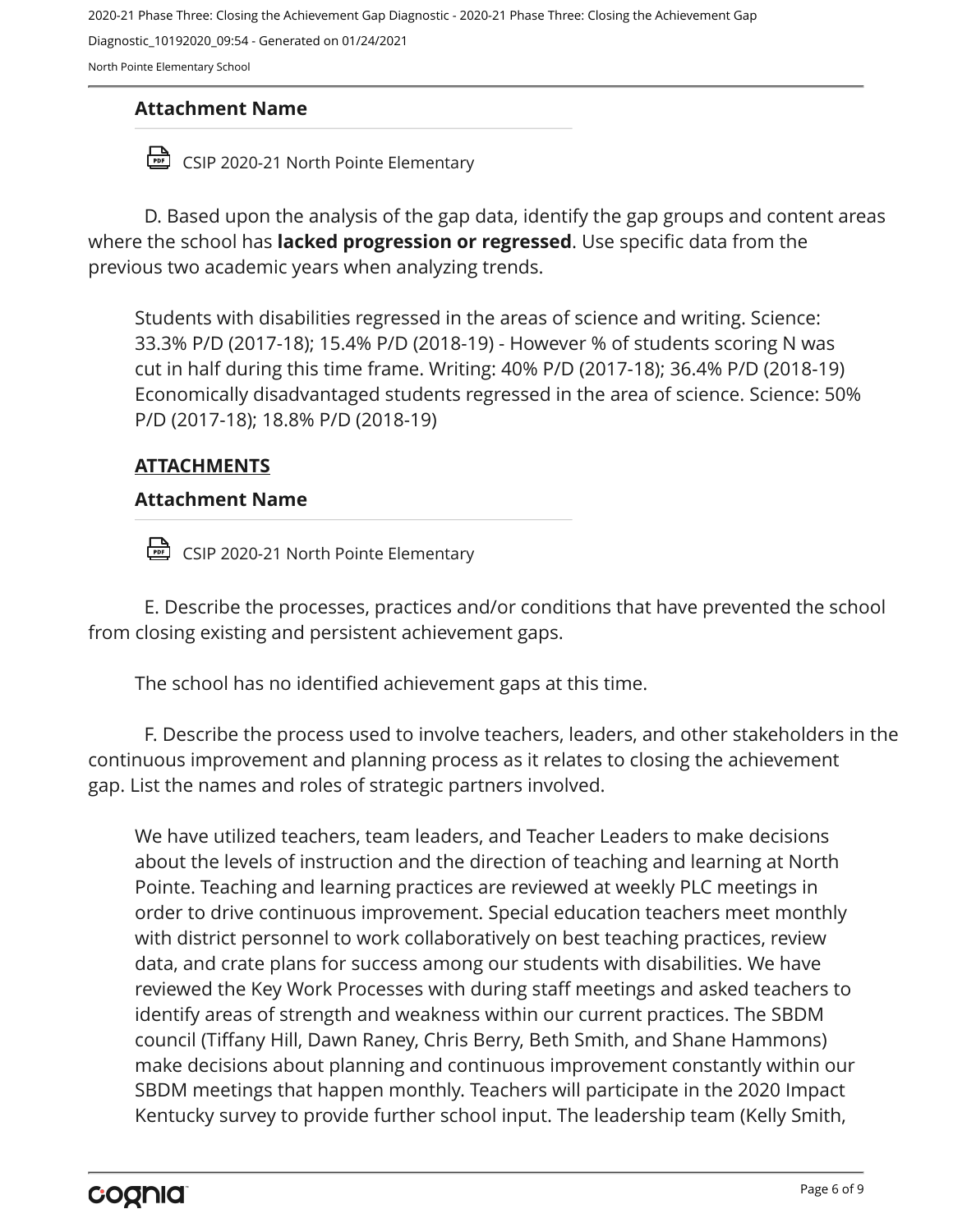North Pointe Elementary School

Bev Simon, Chris Deel, and Amy Mintchell) meets weekly to discuss data, student goals, school-wide goals, and initiatives and their effectiveness. Teacher Ambassadors meet with other teacher leaders throughout the district to create proficiency scales and strategies for improvement. They share their work with other staff within the school.

G. Describe in detail the school's professional development plan related to its achievement gaps.

*(Note: School-based decision making councils, or principals in schools where no council exists, are required by KRS 158.649(8) to submit revisions to the school improvement plan describing the use of professional development funds to reduce achievement gaps for review and approval by the superintendent. Superintendents shall report, pursuant to KRS 158.649(9), to the local school board and Commissioner of Education schools failing to meet targets to reduce the gap in student achievement for any student group two years in a row, and improvement plans for those schools will be subject to review and approval by KDE.)* 

The school has held professional development in the following areas, as approved in the Professional Development Plan: -PLCs - Teachers have received training on effective PLC processes around DuFour's four essential PLC questions: (1) What do we want students to learn? (2) How will we know if they have learned it? (3) How will we respond if they don't learn? (4) How will we respond if they already know? - Academic Literacy - Teachers have received training on incorporating reading, writing, and discussion into all subject areas. - Running Records - Teachers have received training on effectively analyzing student reading and fluency skills. - Proficiency Scales - Teachers have worked to develop proficiency scales to identify the continuum of learning. RTI 2.0 - Teachers have been trained on effective RTI processes and providing Tier 2 interventions within the classroom setting. PBIS - Teachers are training on positive behavior intervention systems. Dreambox - Teachers were trained in using this personalized learning software.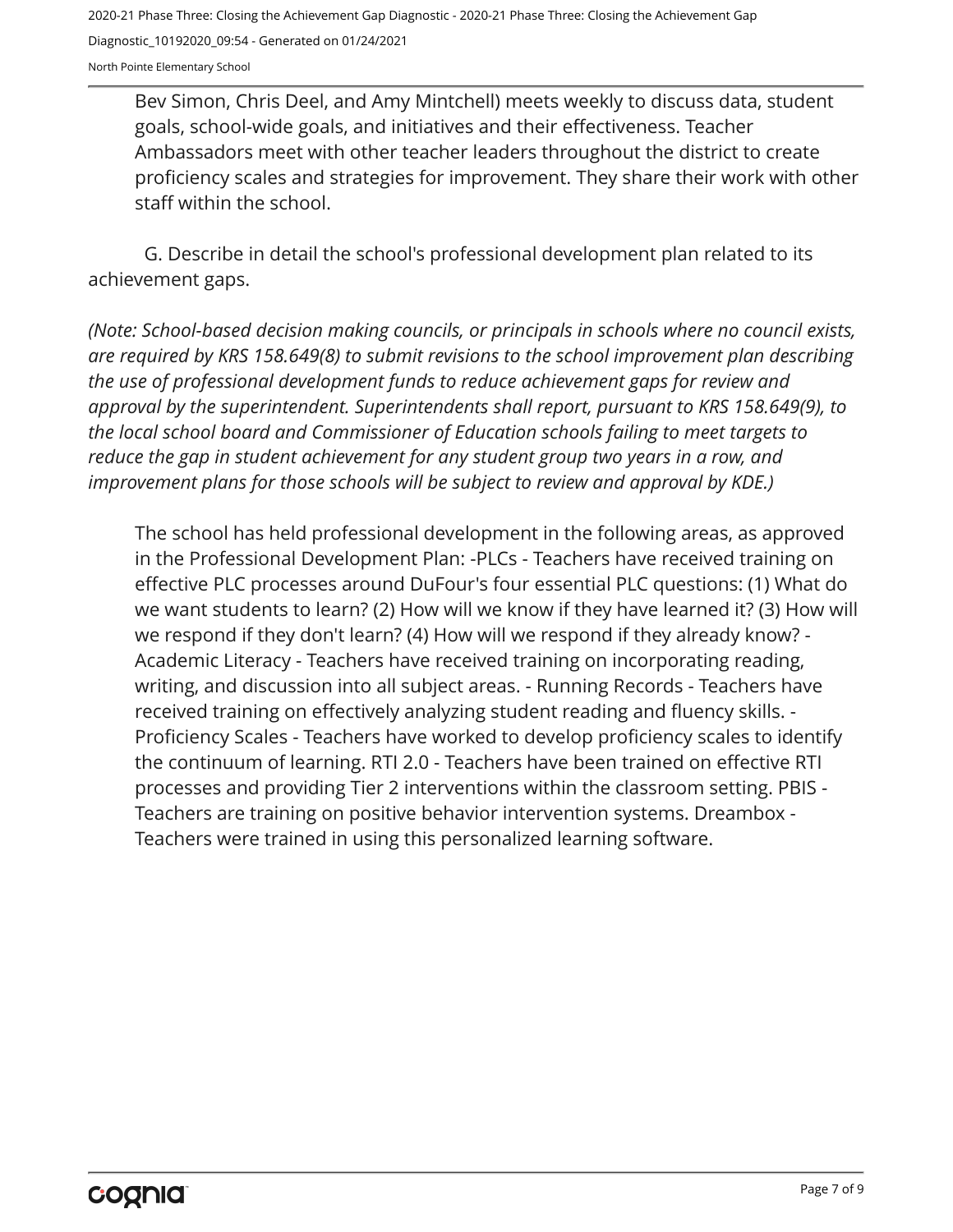## <span id="page-7-0"></span>**III. Planning the Work**

. List all measurable goals for each identified gap population and content area for the current school year. This percentage should be based on trend data identified in Section II and based on data such as universal screeners, classroom data, ACT, and Response to Intervention (RTI). Content areas should never be combined into a single goal (i.e., Combined reading and math should always be separated into two goals – one for reading and one for math – in order to explicitly focus on strategies and activities tailored to the goal).

Increase percentage of proficient students with and IEP from 44.5 to 50 percent proficient in reading by 2020. Increase percentage of students with and IEP from 36.1 to 40 percent proficient in math by 2020. Free and Reduced Lunch students will increase their levels of proficiency in reading from 47.7 percent to 51 percent by 2020. Free and Reduced Lunch students will increase their levels of proficiency in math from 36.4 percent to 40 percent by 2020.

## **ATTACHMENTS**

.

## **Attachment Name**

CSIP 2020-21 North Pointe Elementary

- Step 1: Download the [Closing the Achievement Gap Summary](https://drive.google.com/file/d/0B6i22i6omk4ySmUtTHZuSVRFazQ/view) spreadsheet.
- Step 2: Complete your findings and answers.
- Step 3: Upload the Completed Closing the Achievement Gap Plan Summary spreadsheet.

Attached is the Closing the Achievement Gap Summary spread sheet. We will use strategies listed to monitor student achievement in our gap groups to initiate the transition from where we are to where we want to be.

## **ATTACHMENTS**

### **Attachment Name**

CSIP 2020-21 North Pointe Elementary